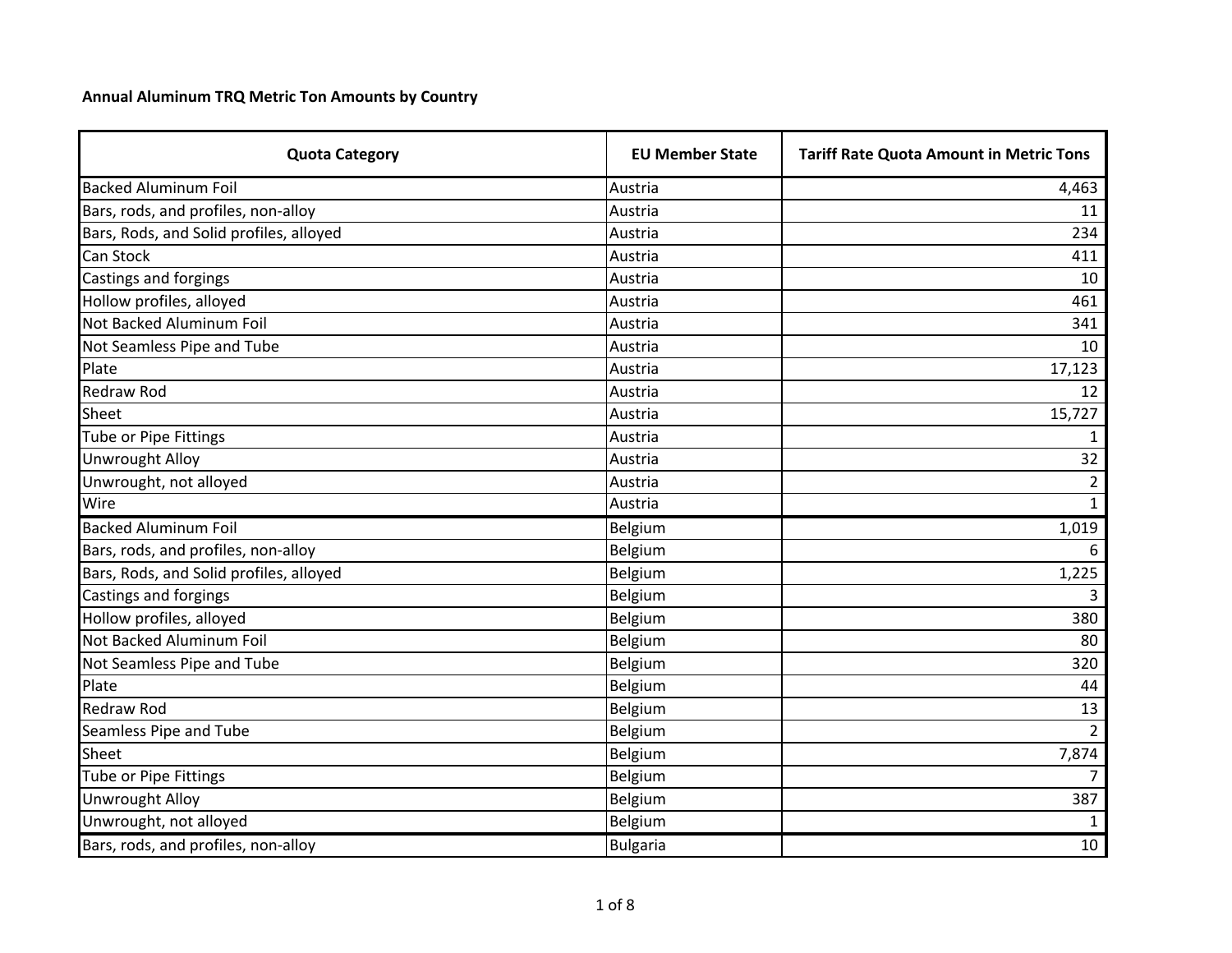| Bars, Rods, and Solid profiles, alloyed | <b>Bulgaria</b> | 49             |
|-----------------------------------------|-----------------|----------------|
| Can Stock                               | <b>Bulgaria</b> | 1              |
| Castings and forgings                   | <b>Bulgaria</b> | $\mathbf{1}$   |
| Hollow profiles, alloyed                | <b>Bulgaria</b> | 140            |
| Not Backed Aluminum Foil                | <b>Bulgaria</b> | 3,162          |
| Seamless Pipe and Tube                  | <b>Bulgaria</b> | $\mathbf{1}$   |
| Sheet                                   | <b>Bulgaria</b> | 110            |
| Tube or Pipe Fittings                   | <b>Bulgaria</b> | $\mathbf{1}$   |
| Bars, Rods, and Solid profiles, alloyed | Croatia         | $\mathbf{1}$   |
| Not Backed Aluminum Foil                | Croatia         | 147            |
| Sheet                                   | Croatia         | 5,458          |
| <b>Tube or Pipe Fittings</b>            | Croatia         | 1              |
| <b>Unwrought Alloy</b>                  | Croatia         | $\mathbf{1}$   |
| Unwrought, not alloyed                  | Croatia         | $\overline{2}$ |
| <b>Tube or Pipe Fittings</b>            | Cyprus          | $\mathbf{1}$   |
| Bars, rods, and profiles, non-alloy     | Czech Republic  | $\mathbf{1}$   |
| Bars, Rods, and Solid profiles, alloyed | Czech Republic  | 968            |
| Castings and forgings                   | Czech Republic  | 715            |
| Hollow profiles, alloyed                | Czech Republic  | $\mathbf{1}$   |
| Not Backed Aluminum Foil                | Czech Republic  | $\mathbf{1}$   |
| Not Seamless Pipe and Tube              | Czech Republic  | $\mathbf{1}$   |
| Plate                                   | Czech Republic  | $\mathbf{1}$   |
| Seamless Pipe and Tube                  | Czech Republic  | $\mathbf{1}$   |
| Sheet                                   | Czech Republic  | 12             |
| Tube or Pipe Fittings                   | Czech Republic  | 29             |
| <b>Backed Aluminum Foil</b>             | Denmark         | $5\phantom{.}$ |
| Bars, rods, and profiles, non-alloy     | Denmark         | $2^{\circ}$    |
| Bars, Rods, and Solid profiles, alloyed | Denmark         | 541            |
| Castings and forgings                   | Denmark         | 38             |
| Hollow profiles, alloyed                | Denmark         | 102            |
| Not Backed Aluminum Foil                | Denmark         | 14             |
| Not Seamless Pipe and Tube              | Denmark         | 111            |
| Plate                                   | Denmark         | $\mathbf{1}$   |
| Seamless Pipe and Tube                  | Denmark         | 43             |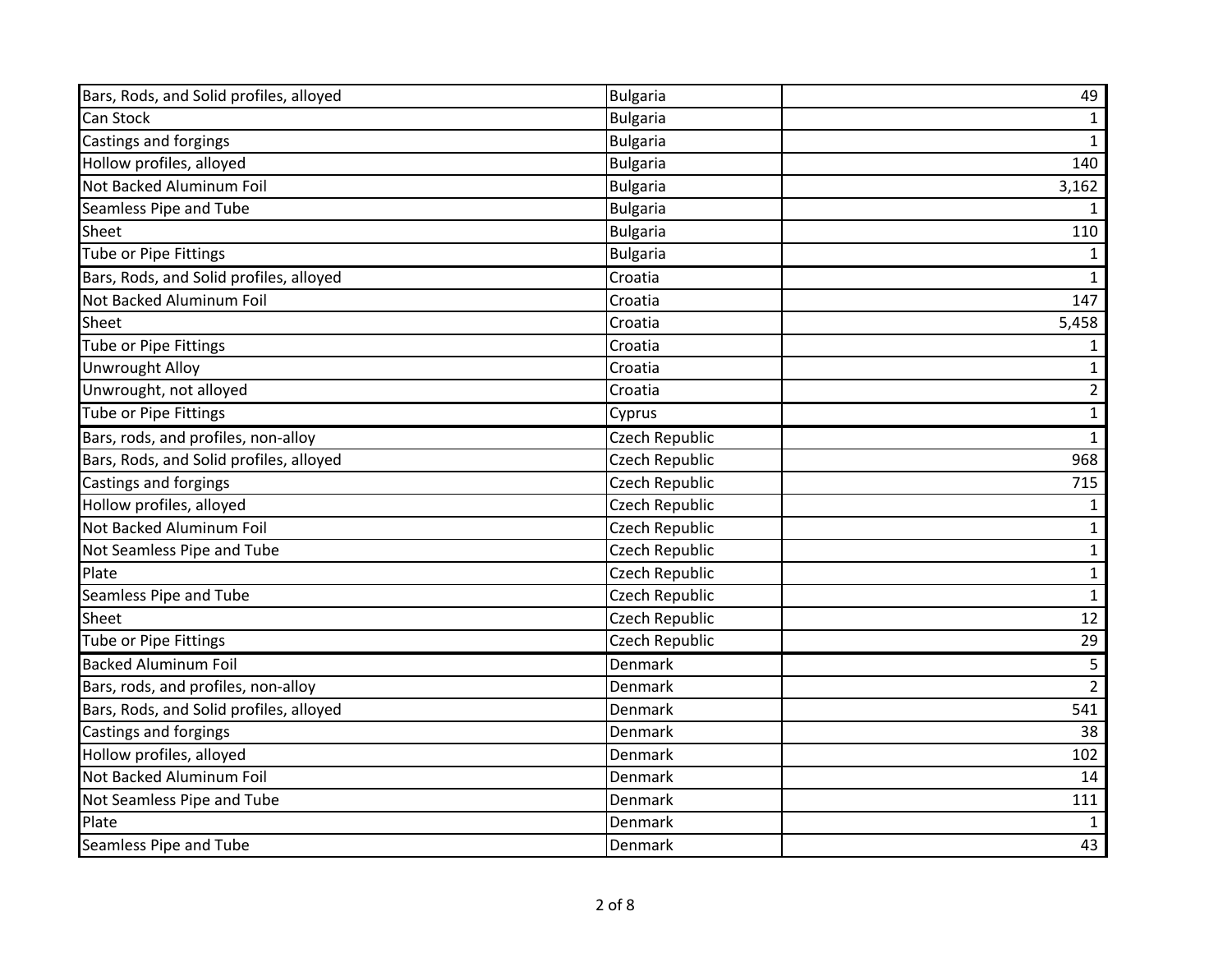| Sheet                                   | Denmark | 12             |
|-----------------------------------------|---------|----------------|
| <b>Tube or Pipe Fittings</b>            | Denmark | $\mathbf{1}$   |
| Bars, rods, and profiles, non-alloy     | Estonia | $\mathbf{1}$   |
| Bars, Rods, and Solid profiles, alloyed | Estonia | $\mathbf{1}$   |
| Castings and forgings                   | Estonia | $\mathbf{1}$   |
| Hollow profiles, alloyed                | Estonia | $\mathbf{1}$   |
| Tube or Pipe Fittings                   | Estonia | $\mathbf{1}$   |
| <b>Backed Aluminum Foil</b>             | Finland | $\overline{2}$ |
| Bars, rods, and profiles, non-alloy     | Finland | $\mathbf{1}$   |
| Bars, Rods, and Solid profiles, alloyed | Finland | $\mathbf{1}$   |
| Castings and forgings                   | Finland | $\mathbf{1}$   |
| Hollow profiles, alloyed                | Finland | $\overline{4}$ |
| Not Backed Aluminum Foil                | Finland | $\mathbf{1}$   |
| Not Seamless Pipe and Tube              | Finland | $\mathbf{1}$   |
| Sheet                                   | Finland | $\overline{5}$ |
| Tube or Pipe Fittings                   | Finland | $\mathbf{1}$   |
| <b>Backed Aluminum Foil</b>             | France  | 1,933          |
| Bars, rods, and profiles, non-alloy     | France  | 46             |
| Bars, Rods, and Solid profiles, alloyed | France  | 204            |
| Can Stock                               | France  | 59             |
| <b>Castings and forgings</b>            | France  | 110            |
| Hollow profiles, alloyed                | France  | 28             |
| Not Backed Aluminum Foil                | France  | 5,663          |
| Not Seamless Pipe and Tube              | France  | 45             |
| Plate                                   | France  | 1,457          |
| <b>Redraw Rod</b>                       | France  | 5              |
| Seamless Pipe and Tube                  | France  | 42             |
| Sheet                                   | France  | 25,675         |
| Tube or Pipe Fittings                   | France  | 32             |
| <b>Unwrought Alloy</b>                  | France  | 8,742          |
| Unwrought, not alloyed                  | France  | 688            |
| Wire                                    | France  |                |
| <b>Backed Aluminum Foil</b>             | Germany | 2,888          |
| Bars, rods, and profiles, non-alloy     | Germany | 158            |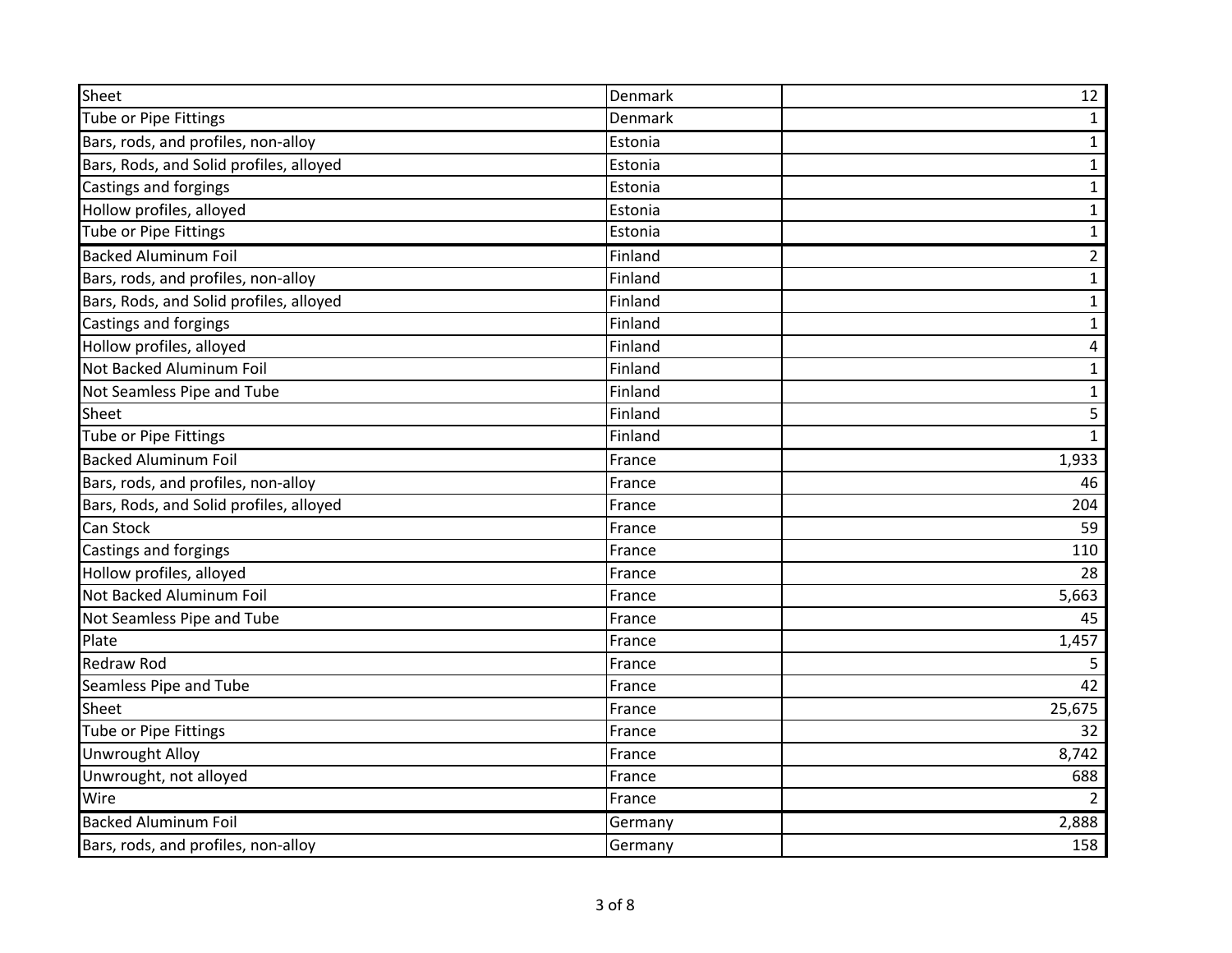| Bars, Rods, and Solid profiles, alloyed | Germany | 1,731          |
|-----------------------------------------|---------|----------------|
| Can Stock                               | Germany | 8,977          |
| Castings and forgings                   | Germany | 109            |
| Hollow profiles, alloyed                | Germany | 2,698          |
| Not Backed Aluminum Foil                | Germany | 24,209         |
| Not Seamless Pipe and Tube              | Germany | 252            |
| Plate                                   | Germany | 5,664          |
| <b>Redraw Rod</b>                       | Germany | 80             |
| Seamless Pipe and Tube                  | Germany | 945            |
| Sheet                                   | Germany | 61,310         |
| <b>Tube or Pipe Fittings</b>            | Germany | 76             |
| <b>Unwrought Alloy</b>                  | Germany | 239            |
| Unwrought, not alloyed                  | Germany | 290            |
| Wire                                    | Germany | 124            |
| <b>Backed Aluminum Foil</b>             | Greece  | 45             |
| Bars, rods, and profiles, non-alloy     | Greece  | 202            |
| Bars, Rods, and Solid profiles, alloyed | Greece  | 22             |
| Can Stock                               | Greece  | 2,051          |
| Castings and forgings                   | Greece  | 262            |
| Hollow profiles, alloyed                | Greece  | 453            |
| Not Backed Aluminum Foil                | Greece  | 9,550          |
| Plate                                   | Greece  | 4,732          |
| Seamless Pipe and Tube                  | Greece  | $\overline{2}$ |
| Sheet                                   | Greece  | 25,550         |
| Tube or Pipe Fittings                   | Greece  | $\mathbf{1}$   |
| Bars, rods, and profiles, non-alloy     | Hungary | $\mathbf{1}$   |
| Bars, Rods, and Solid profiles, alloyed | Hungary | 10             |
| Castings and forgings                   | Hungary | 41             |
| Hollow profiles, alloyed                | Hungary | 45             |
| Not Backed Aluminum Foil                | Hungary | 5 <sub>1</sub> |
| Plate                                   | Hungary | $\mathbf{1}$   |
| Seamless Pipe and Tube                  | Hungary | $\overline{3}$ |
| Sheet                                   | Hungary | 86             |
| Tube or Pipe Fittings                   | Hungary | 6              |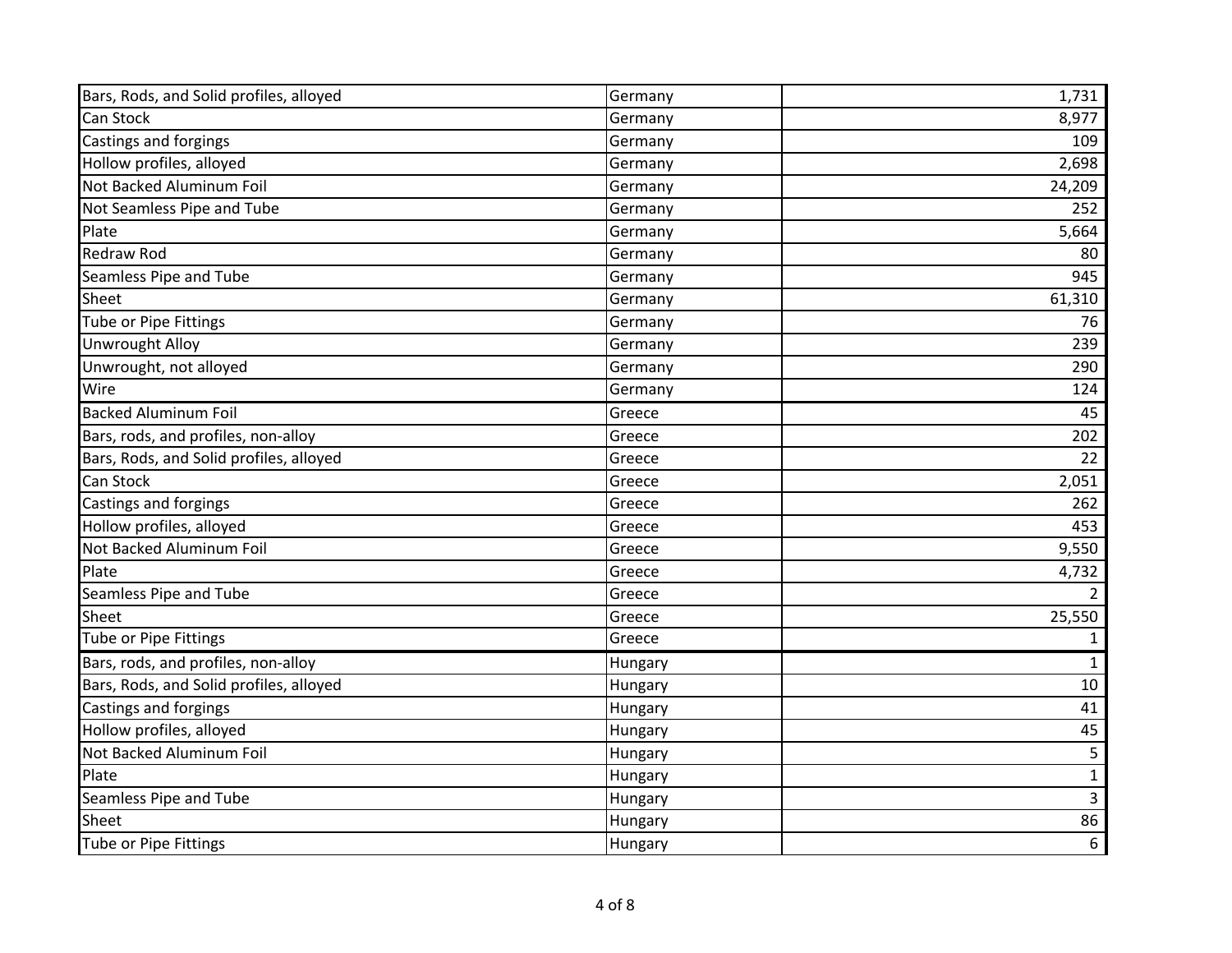| Wire                                    | Hungary    | 199            |
|-----------------------------------------|------------|----------------|
| <b>Backed Aluminum Foil</b>             | Ireland    | $\overline{3}$ |
| Bars, Rods, and Solid profiles, alloyed | Ireland    | 16             |
| Castings and forgings                   | Ireland    | $\mathbf{1}$   |
| Hollow profiles, alloyed                | Ireland    | 38             |
| Not Backed Aluminum Foil                | Ireland    | $\mathbf{1}$   |
| Not Seamless Pipe and Tube              | Ireland    | $\mathbf{1}$   |
| Seamless Pipe and Tube                  | Ireland    | $\mathbf{1}$   |
| Sheet                                   | Ireland    | $\mathbf{1}$   |
| Tube or Pipe Fittings                   | Ireland    | $\mathbf{1}$   |
| Unwrought, not alloyed                  | Ireland    | $\overline{2}$ |
| <b>Backed Aluminum Foil</b>             | Italy      | 707            |
| Bars, rods, and profiles, non-alloy     | Italy      | 199            |
| Bars, Rods, and Solid profiles, alloyed | Italy      | 4,614          |
| Can Stock                               | Italy      | 102            |
| Castings and forgings                   | Italy      | 478            |
| Hollow profiles, alloyed                | Italy      | 1,443          |
| Not Backed Aluminum Foil                | Italy      | 6,680          |
| Not Seamless Pipe and Tube              | Italy      | 522            |
| Plate                                   | Italy      | 1,950          |
| <b>Redraw Rod</b>                       | Italy      | 3              |
| Seamless Pipe and Tube                  | Italy      | 17             |
| Sheet                                   | Italy      | 19,574         |
| Tube or Pipe Fittings                   | Italy      | 48             |
| <b>Unwrought Alloy</b>                  | Italy      | 1,882          |
| Unwrought, not alloyed                  | Italy      | 9              |
| Wire                                    | Italy      | 84             |
| Bars, Rods, and Solid profiles, alloyed | Latvia     | 5              |
| Sheet                                   | Latvia     | $\mathbf{1}$   |
| Bars, rods, and profiles, non-alloy     | Lithuania  | $\mathbf{1}$   |
| Bars, Rods, and Solid profiles, alloyed | Lithuania  | 67             |
| Hollow profiles, alloyed                | Lithuania  | $\mathbf{1}$   |
| Tube or Pipe Fittings                   | Lithuania  | $\mathbf{1}$   |
| <b>Backed Aluminum Foil</b>             | Luxembourg | 9,201          |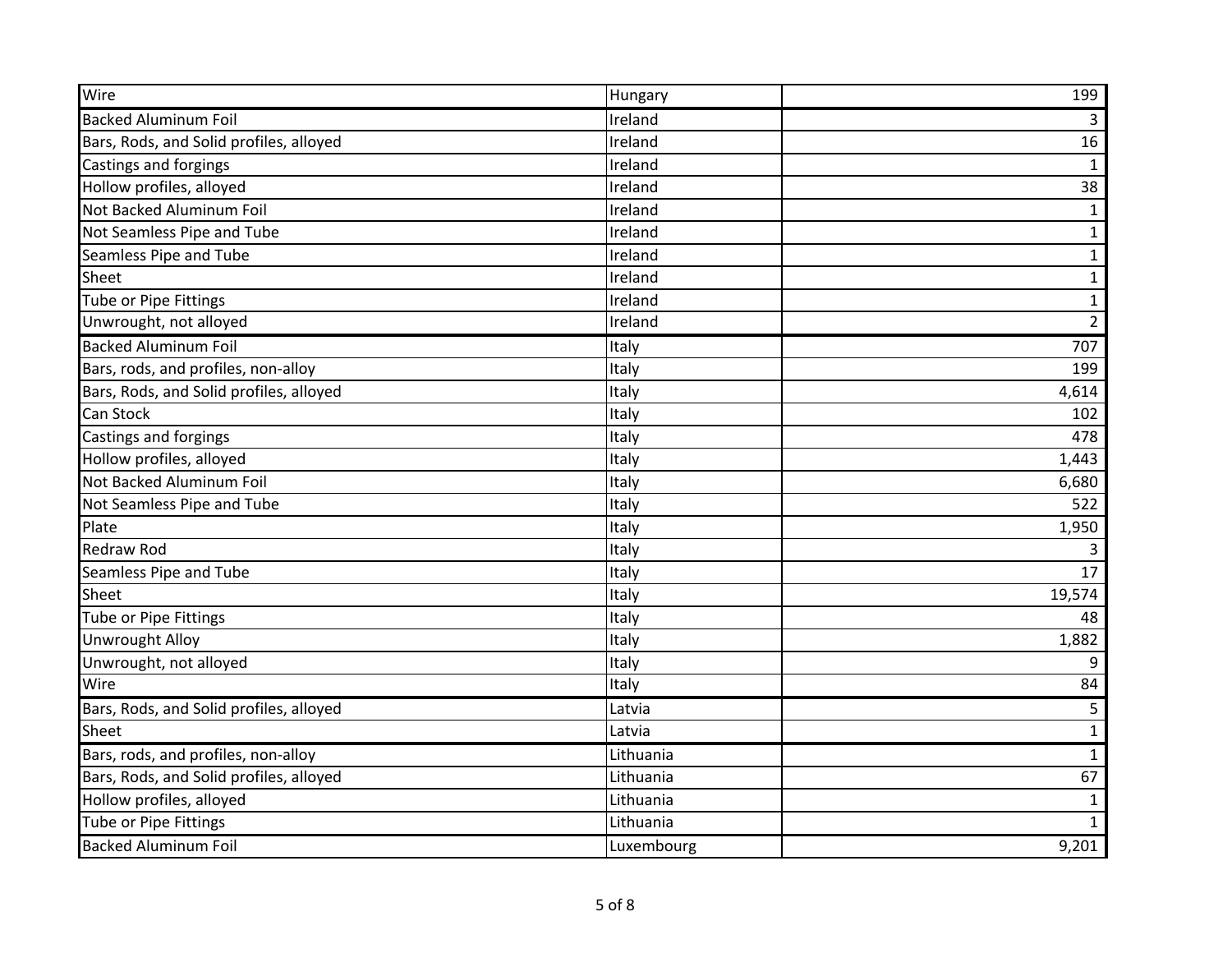| Hollow profiles, alloyed                | Luxembourg           | $\mathbf{1}$         |
|-----------------------------------------|----------------------|----------------------|
| Not Backed Aluminum Foil                | Luxembourg           | 4,341                |
| Sheet                                   | Malta and Gozo       | $\mathbf{1}$         |
| <b>Backed Aluminum Foil</b>             | Netherlands          | 744                  |
| Bars, rods, and profiles, non-alloy     | Netherlands          | 32                   |
| Bars, Rods, and Solid profiles, alloyed | Netherlands          | 584                  |
| Castings and forgings                   | Netherlands          | $\overline{7}$       |
| Hollow profiles, alloyed                | Netherlands          | 126                  |
| Not Backed Aluminum Foil                | Netherlands          | 214                  |
| Not Seamless Pipe and Tube              | Netherlands          | 14                   |
| Plate                                   | Netherlands          | 144                  |
| <b>Redraw Rod</b>                       | Netherlands          | 1,071                |
| Seamless Pipe and Tube                  | Netherlands          | $\overline{2}$       |
| Sheet                                   | Netherlands          | 4,594                |
| Tube or Pipe Fittings                   | Netherlands          | 26                   |
| <b>Unwrought Alloy</b>                  | Netherlands          | 1,160                |
| Unwrought, not alloyed                  | Netherlands          | 7                    |
|                                         |                      |                      |
| Wire                                    | Netherlands          | $\overline{7}$       |
| <b>Backed Aluminum Foil</b>             | Poland               | $\overline{2}$       |
| Bars, rods, and profiles, non-alloy     | Poland               | 9                    |
| Bars, Rods, and Solid profiles, alloyed | Poland               | 164                  |
| Castings and forgings                   | Poland               | 509                  |
| Hollow profiles, alloyed                | Poland               | 57                   |
| Not Backed Aluminum Foil                | Poland               | 30                   |
| Not Seamless Pipe and Tube              | Poland               | 4                    |
| Plate                                   | Poland               | 147                  |
| Seamless Pipe and Tube                  | Poland               | $\mathbf{1}$         |
| Sheet                                   | Poland               | 2,041                |
| Tube or Pipe Fittings                   | Poland               | 19                   |
| <b>Unwrought Alloy</b>                  | Poland               | 61                   |
| Wire                                    | Poland               | $\overline{2}$       |
| Bars, rods, and profiles, non-alloy     | Portugal             | 11                   |
| Bars, Rods, and Solid profiles, alloyed | Portugal<br>Portugal | 25<br>$\overline{3}$ |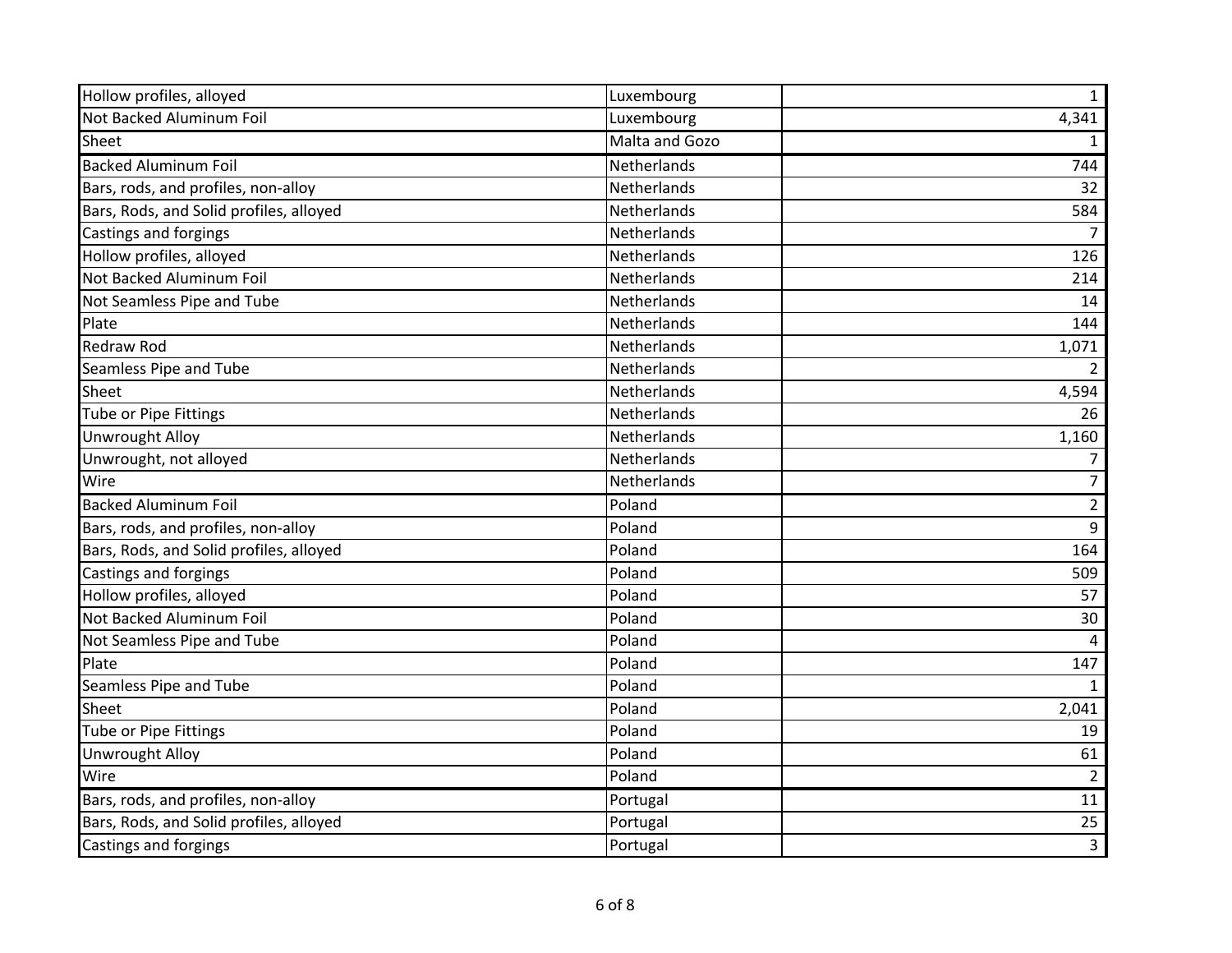| Hollow profiles, alloyed                | Portugal | 166            |
|-----------------------------------------|----------|----------------|
| Tube or Pipe Fittings                   | Portugal | 1              |
| Bars, rods, and profiles, non-alloy     | Romania  | $\mathbf{1}$   |
| Bars, Rods, and Solid profiles, alloyed | Romania  | 308            |
| Castings and forgings                   | Romania  | 1              |
| Hollow profiles, alloyed                | Romania  | 11             |
| Not Seamless Pipe and Tube              | Romania  | $\mathbf{1}$   |
| Plate                                   | Romania  | 2,215          |
| Seamless Pipe and Tube                  | Romania  | $\overline{2}$ |
| Sheet                                   | Romania  | 7,222          |
| Tube or Pipe Fittings                   | Romania  | 1              |
| <b>Unwrought Alloy</b>                  | Romania  | $\mathbf{1}$   |
| <b>Backed Aluminum Foil</b>             | Slovakia | 49             |
| Bars, rods, and profiles, non-alloy     | Slovakia | $\mathbf{1}$   |
| Bars, Rods, and Solid profiles, alloyed | Slovakia | 5              |
| Castings and forgings                   | Slovakia | $\mathbf 1$    |
| Hollow profiles, alloyed                | Slovakia | 12             |
| Not Backed Aluminum Foil                | Slovakia | 25             |
| Not Seamless Pipe and Tube              | Slovakia | $\mathbf{1}$   |
| Tube or Pipe Fittings                   | Slovakia | $\mathbf{1}$   |
| Wire                                    | Slovakia | $\mathbf{1}$   |
| <b>Backed Aluminum Foil</b>             | Slovenia | 1,221          |
| Bars, Rods, and Solid profiles, alloyed | Slovenia | 1,691          |
| Castings and forgings                   | Slovenia | 1              |
| Hollow profiles, alloyed                | Slovenia | $\mathbf{1}$   |
| Not Backed Aluminum Foil                | Slovenia | 593            |
| Not Seamless Pipe and Tube              | Slovenia | 1              |
| Seamless Pipe and Tube                  | Slovenia | 81             |
| Sheet                                   | Slovenia | 10,500         |
| <b>Tube or Pipe Fittings</b>            | Slovenia | 1              |
| Wire                                    | Slovenia | 69             |
| <b>Backed Aluminum Foil</b>             | Spain    | 962            |
| Bars, rods, and profiles, non-alloy     | Spain    | 98             |
| Bars, Rods, and Solid profiles, alloyed | Spain    | 1,546          |